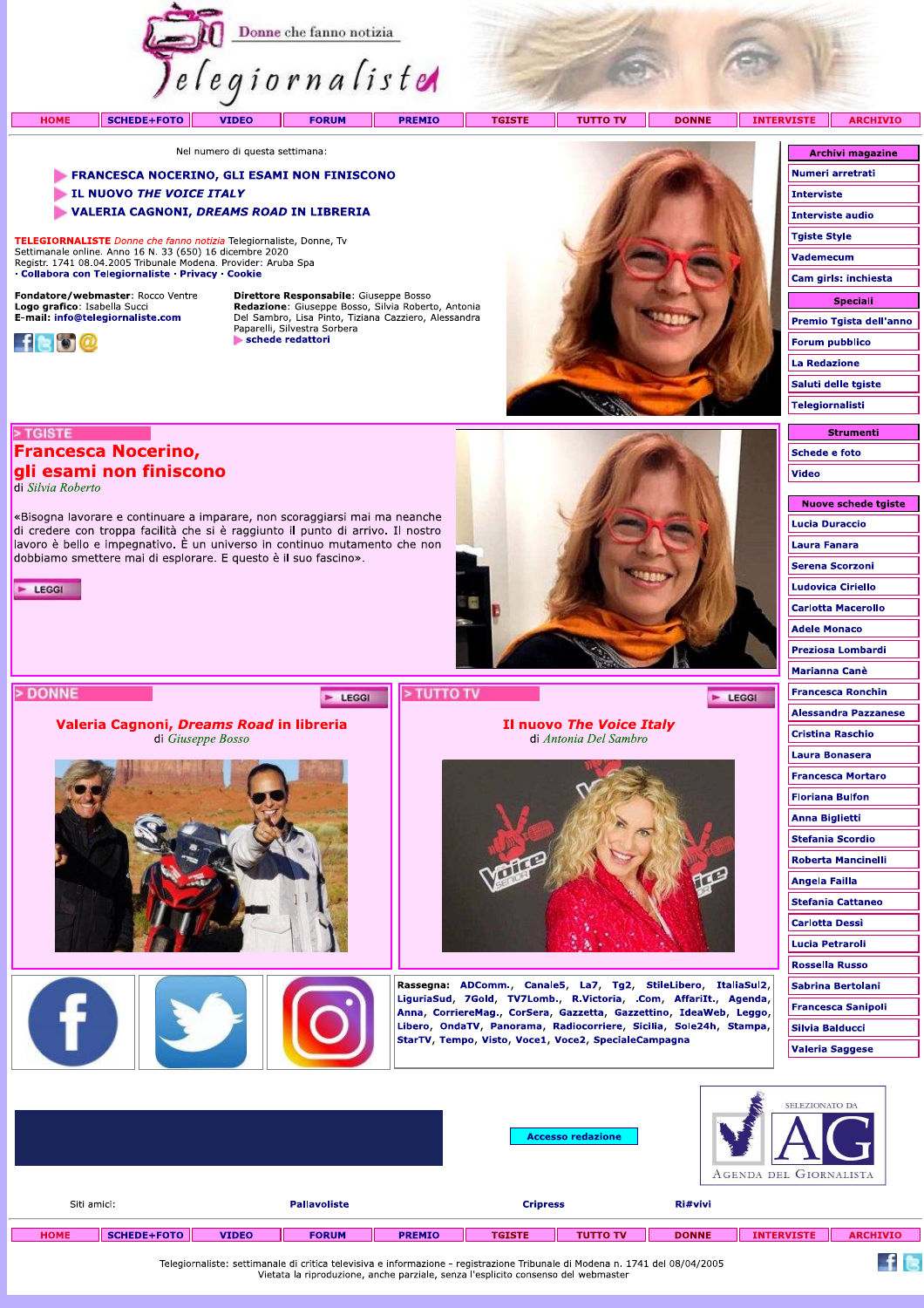|             | Donne che fanno notizia<br>elegiornaliste |              |              |               |               |                 |              |                   |                 |
|-------------|-------------------------------------------|--------------|--------------|---------------|---------------|-----------------|--------------|-------------------|-----------------|
| <b>HOME</b> | <b>SCHEDE+FOTO</b>                        | <b>VIDEO</b> | <b>FORUM</b> | <b>PREMIO</b> | <b>TGISTE</b> | <b>TUTTO TV</b> | <b>DONNE</b> | <b>INTERVISTE</b> | <b>ARCHIVIO</b> |

# di Silvia Roberto

Ama derinirsi *mezza pugliese e mezza napoletana*. Alle spalle una brillante carriera nei mondo della televisione e della carta stampata, tra politica, cronaca, cultura e **Francesca Nocerino, gli esami non finiscono**<br>
di *Silvia Roberto*<br>
Ama definirsi mezza pugliese e mezza napoletana. Alle spalle una brillante carriera<br>
nel mondo della televisione e della carta stampata, tra politica, cro

# Chingediente che non deve manare è l'incontro con qualcune che l'ha imparato prima di te e te lo sappia trasmettere. L'ingrediente del carattere, dunque, è la<br>
considerata de signification con del carattere del carattere.

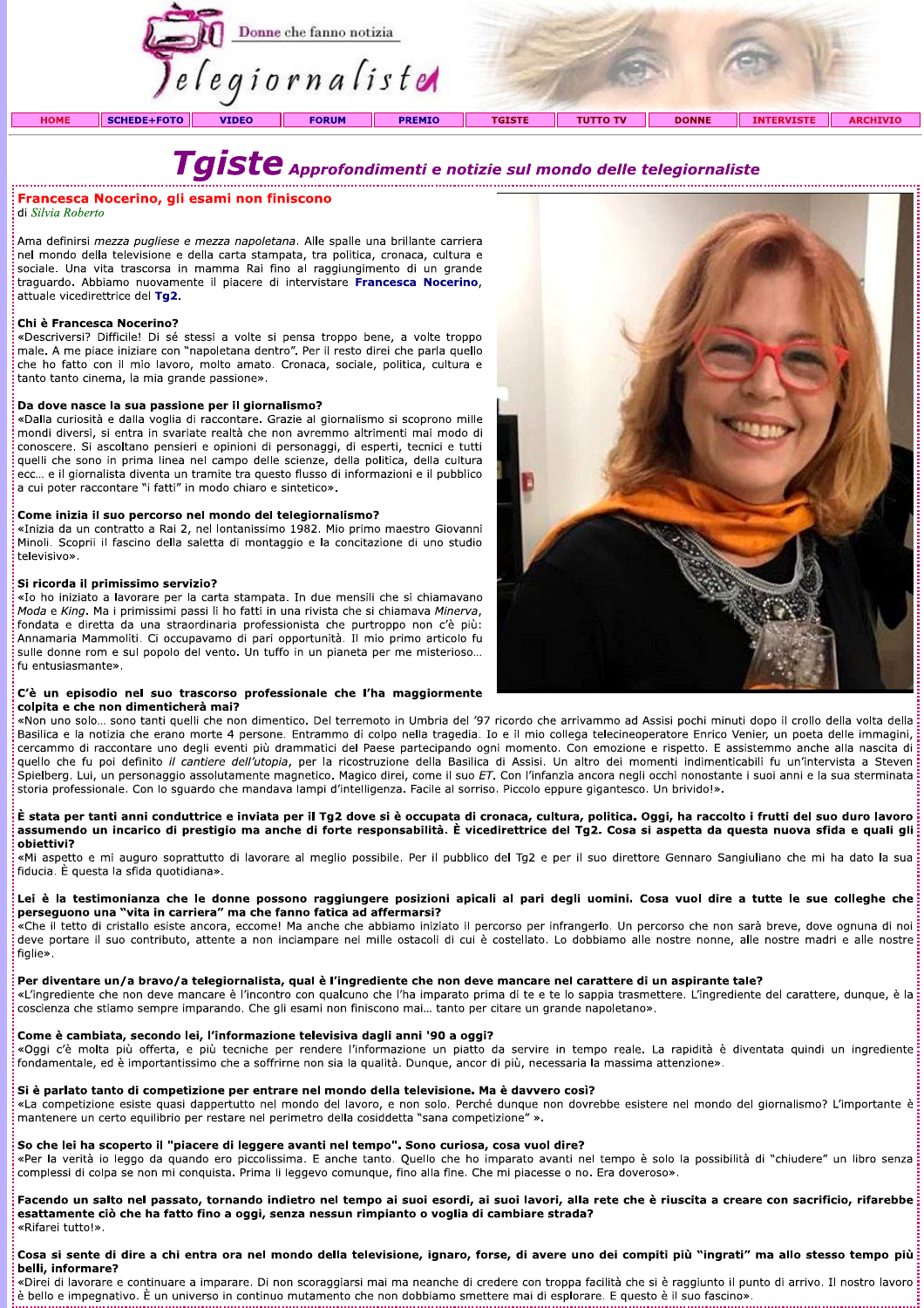



Il nuovo The Voice Italy di Antonia Del Sambro

Ascolti record per The Voice Italy che con la nuova versione Senior. Ia conduzione di Antonella Clerici e il trasloco da Rai Due a Rai Uno sempre in prima serata sta conquistando un pubblico di spettatori sempre più ampio e variegato.

L'idea è vincente perché distanziandosi da format di talent musical stated continuano a proporre per lo più candidati giovani o<br>giovanissimi, il rinnovato format di Rai Uno dà la possibilità di esibirsi e di partecipare ad aspiranti cantanti over 60.

Una sorta di ultima spiaggia dove i mancati cantanti, gli appassionati che nella vita hanno, per cause di forza maggiore, dovuto fare altro, i semplici amanti della musica che vogliono mettersi in gioco anche da nonni trovano professionisti in grado di giudicarli, sceglierli, realizzare il loro più nascosto sogno.

E che questi aspiranti cantanti non più giovanissimi hanno talento, grinta e simpatia è assolutamente indubbio: il pubblico li ama, i giudici li adorano e loro non si risparmiano in esibizioni da grande palcoscenico.



Per questa edizione 2020, inoltre, il format può contare su giudici diversissimi tra di loro, ma tutti uqualmente amati: si passa da artisti che hanno fatto la storia della musica italiana come Albano e Loredana Bertè a cantanti amatissimi e seguitissimi come Gigi D'Alessio, per finire a idoli dei giovanissimi come il rapper napoletano Clementino e la giovane figlia di Albano, Jasmine, la vera novità nella giuria di quest'anno.

.<br>. Insomma, un **programma indovinato**, dalla scelta della rete a quella della conduttrice, senza dimenticare che i veri protagonisti sono tutti aspiranti cantanti over 60. Un messaggio forte, positivo, di cui tutti avevamo più bisogno che mai.

interviste a personaggi | interviste a telegiornalisti

| <b>HOME</b> | SCHEDE+FOTO | <b>VIDEO</b> | <b>FORUM</b> | <b>PREMIO</b> | <b>TGISTE</b> | <b>TUTTO TV</b> | <b>DONNE</b> | <b>INTERVISTE</b> | <b>ARCHIVIO</b> |
|-------------|-------------|--------------|--------------|---------------|---------------|-----------------|--------------|-------------------|-----------------|
|             |             |              |              |               |               |                 |              |                   |                 |
|             |             |              |              |               |               |                 |              |                   |                 |

Vietata la riproduzione, anche parziale, senza l'esplicito consenso del webmaster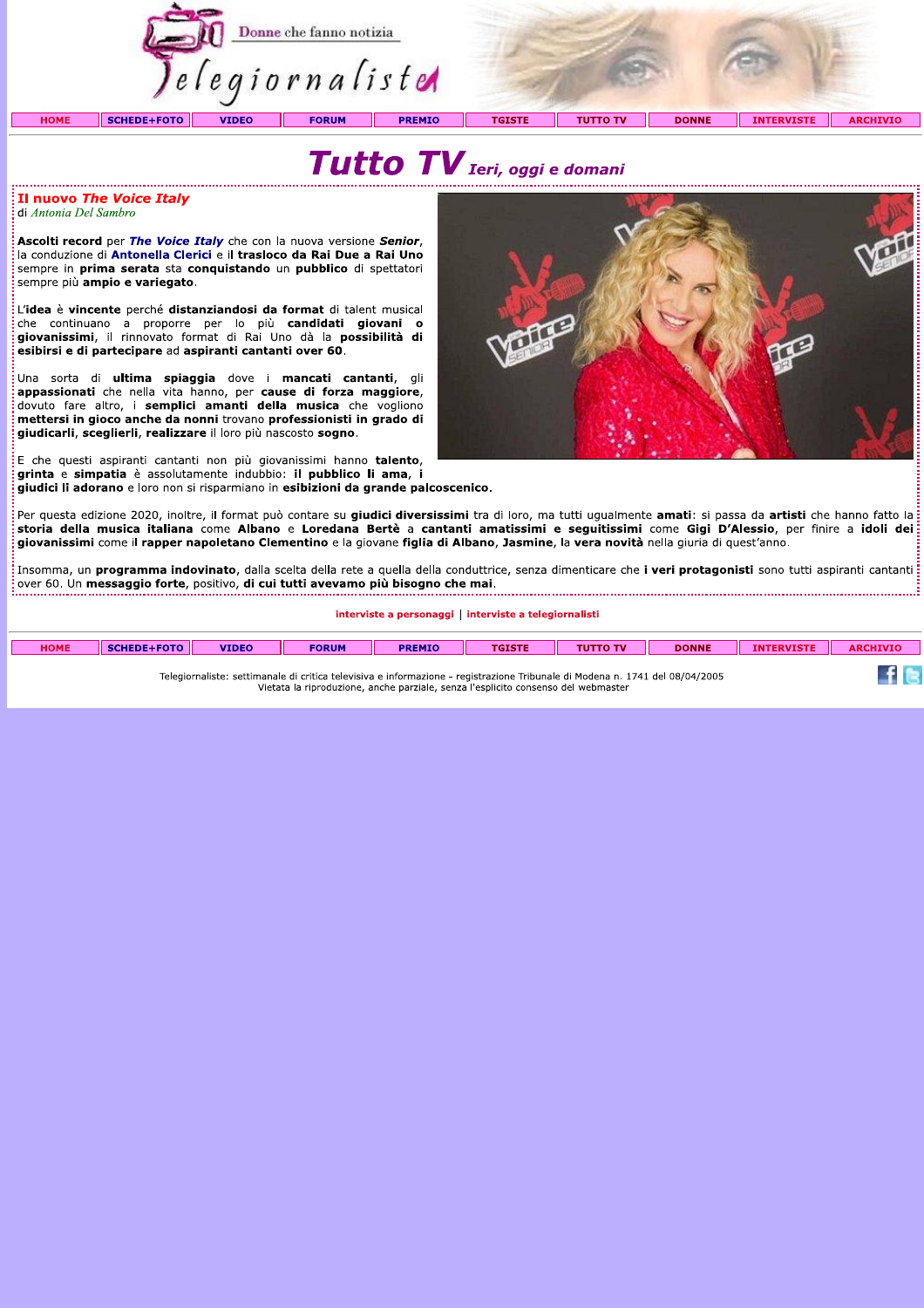

# Donne Nel mondo, nella storia

# Valeria Cagnoni, Dreams Road in libreria

di Giuseppe Bosso

A distanza di due anni abbiamo il piacere di ritrovare **Valeria Cagnoni**. conduttrice di *Dreams Road*, con il compagno e collega Emerson Gattafoni. Per celebrare i vent'anni dall'inizio di questo giro del mondo a bordo di una moto è arrivato da poco in libreria Dreams Road. Viaggi per spiriti liberi, edito da Mondadori, una raccolta di alcune delle più suggestive tappe che hanno caratterizzato questa avventura.

# Bentrovata Valeria: parleremo del libro, ma anzitutto mi è d'obbligo chiederti come hai vissuto il lockdown, che all'inizio ha visto te ed Emerson bloccati in Guatamela. Quali sono le tue sensazioni e questa esperienza, al di là delle restrizioni che ha portato la pandemia, ha in qualche modo cambiato la tua voglia di andare in giro per il mondo?

«Sì, è successo all'inizio della pandemia, avevamo appena finito quel viaggio in una terra meravigliosa guando il presidente del Guatemala ha chiuso il Paese quando la situazione in Europa iniziava a diventare tragica, a marzo. Siamo rimasti chiusi in albergo per circa un mese, con altri europei, dove si poteva solo mangiare in camera, in dieci metri quadri... al di là di questo l'esperienza dura è stata l'isolamento, l'essere lontani dalle nostre famiglie che sentivamo solo per telefono o tramite skype, e abitando a Bergamo ricevevamo le notizie più drammatiche, con la preoccupazione per i nostri cari a rischio. Siamo riusciti a tornare, vivendo il lockdown come tutti, non ci saremmo mai aspettati questo. Siamo riusciti a ripartire, viaggi più corti per esempio in Francia e in Spagna, ma abbiamo ancora voglia di viaggiare, anzi, forse più che mai dopo tutto questo periodo, non ci era mai successo di restare chiusi in casa per così tanto tempo».

# Da cosa nasce l'idea di raccogliere in questo libro queste esperienze, tra la Nuova Zelanda e la penisola Iberica, a distanza di ormai vent'anni dall'inizio dell'avventura di Dreams Road?

«Appunto come dici abbiamo tagliato il traguardo dei vent'anni di quest'avventura - anche se visto com'è andato il 2020, penso sia meglio rimandare all'anno prossimo le celebrazioni.... - di viaggi e di emozioni, anche se non è un'idea partita proprio da noi, ma da un editor di Mondadori che ci ha proposto questa avventura, che abbiamo preso davvero come se fosse un nuovo viaggio, non essendoci mai misurati con la scrittura di un libro. È stato difficile selezionare



pochi viaggi tra i tantissimi fatti, quasi tutti sono nel cuore, ma dovevamo giocoforza limitarci a sette, per cui abbiamo deciso di toccare tutti i punti del pianeta, partendo dalla Nuova Zelanda, passando per Vietnam, Sudafrica, Himalaya - che abbiamo visitato due volte, il vero viaggio del cuore - Europa, fino al deserto di Atacama, in Cile».

# E a proposito dell'Himalaya, è qui che avete vissuto una grande emozione incontrando il Dalai Lama, vero?

«Sì. Quando incontri persone come lui, o come il papa (che non ho però mai incontrato) sono emozioni che restano. Siamo andati la prima volta lassù per portare aiuti a una scuola gestita proprio dalla sorella del Dalai Lama, che ci ha fatto questa grande sorpresa; rimangono nel cuore questi momenti, persone speciali che lasciano il segno. Con un momento anche divertente, in cui Sua Santità, vedendoci arrivare a bordo di motociclette che portavano i colori tibetani, ci ha accolto con sorpresa e entusiasmo, raccontandoci che da giovane anche lui aveva guidato una moto, che non sapendo guidare l'aveva fatto cadere. Per dirti come si è svolto, in atmosfera friendly».

# Quindi anche la solidarietà ha trovato spazio nelle vostre incursioni.

«Abbiamo sviluppato tre progetti solidali, due legati al popolo tibetano e uno in Africa, una clinica mobile al servizio dei luoghi privi di presidi sanitari. Riteniamo importante e imprescindibile nella vita di ognuno seguire quell'insegnamento di Gandhi secondo cui nessun uomo è inutile se alleggerisce il peso di un altro uomo. Compiere un gesto d'amore è sempre importante, sono magari granelli di sabbia nell'infinito, ma sempre un punto di partenza».

# Tramite i social possiamo constatare che in poche settimane il libro ha riscosso notevoli consensi, non solo tra gli appassionati delle due ruote e viaggiatori: quali apprezzamenti ti hanno particolarmente fatto piacere?

«Forse sentire che il libro non ha tradito il modo di raccontare nostro, inteso come quello che usiamo in video, e la gente me lo scrive. E nella difficoltà del momento abbiamo finito il libro proprio durante la pandemia, è stato anche 'terapeutico', perché ci ha permesso come di andare lontano da quello che stava succedendo almeno per alcune ore, ripercorrendo questi momenti».

# Ma inevitabilmente la promozione del libro ha risentito e risente delle difficoltà legate alla pandemia: come avete cercato, se possibile, di fronteggiarle?

«Durante la stesura del libro speravamo di andare a presentare il libro incontrando i nostri spettatori, stringergli la mano, abbracciarli, ed è quello che anche loro, da quello che ci scrivono, avrebbero voluto. Purtroppo non è stato possibile, i social ti possono aiutare ma non è la stessa cosa, e speriamo davvero che se non è stato possibile farlo adesso per un prossimo libro rimedieremo. Digitale sì, ma virtuale no, è quello che penso, abbiamo ancora bisogno di abbracci e non distanziamento».

# Quando ci sentimmo la prima volta, mi avevi parlato di tre posti dove non siete ancora andati, Alaska, Giappone e Perù, che avete sfiorato visto che siete passati per il Cile: potrebbero essere oggetto di una nuova raccolta in futuro?

«Sì, sono posti rimasti ancora inesplorati dalle nostre moto. Il post pandemia ci dà voglia di scoprire nuove mete; non so se ci sarà un nuovo libro, ma lo spero, proprio per il fatto di aver parlato solo di sette posti tra i tanti che abbiamo raggiunto. Come l'Argentina, che amiamo tanto, la Colombia, l'India del sud... chissà, vedremo, intanto speriamo di poter andare avanti a raccontare ancora come guide i nostri viaggi, la mission di Dreams Road, che devono essere i viaggi di tutti, e ci fa piacere sentire i telespettatori che ci dicono "ci è sembrato di essere anche noi con voi sulle vostre moto"».

# Dopo vent'anni di messa in onda dove si possono trovare nuovi stimoli per continuare questi "sogni su strada"?

expression traveled in the serve of the capito che i verification in the remains and mail to conosciuto anche persone di 90 anni che però hanno<br>Ancora l'entusiasmo della gioventù, fosse per un viaggio lontano o vicino casa questo spirito"».

# Hai mai pensato di poterti cimentare in una nuova esperienza in un diverso contesto da quello delle due ruote?

«Pensato, sì. Sono molto curiosa, vent'anni fa facevo l'architetto e ho quasi cambiato in un lampo la mia vita. Sono sempre aperta a nuove esperienze, come lo è stato scrivere questo libro che un tempo non avrei mai immaginato. Chissà... dopo aver rivoluzionato la mia vita allora, potrebbe succedere nuovamente».